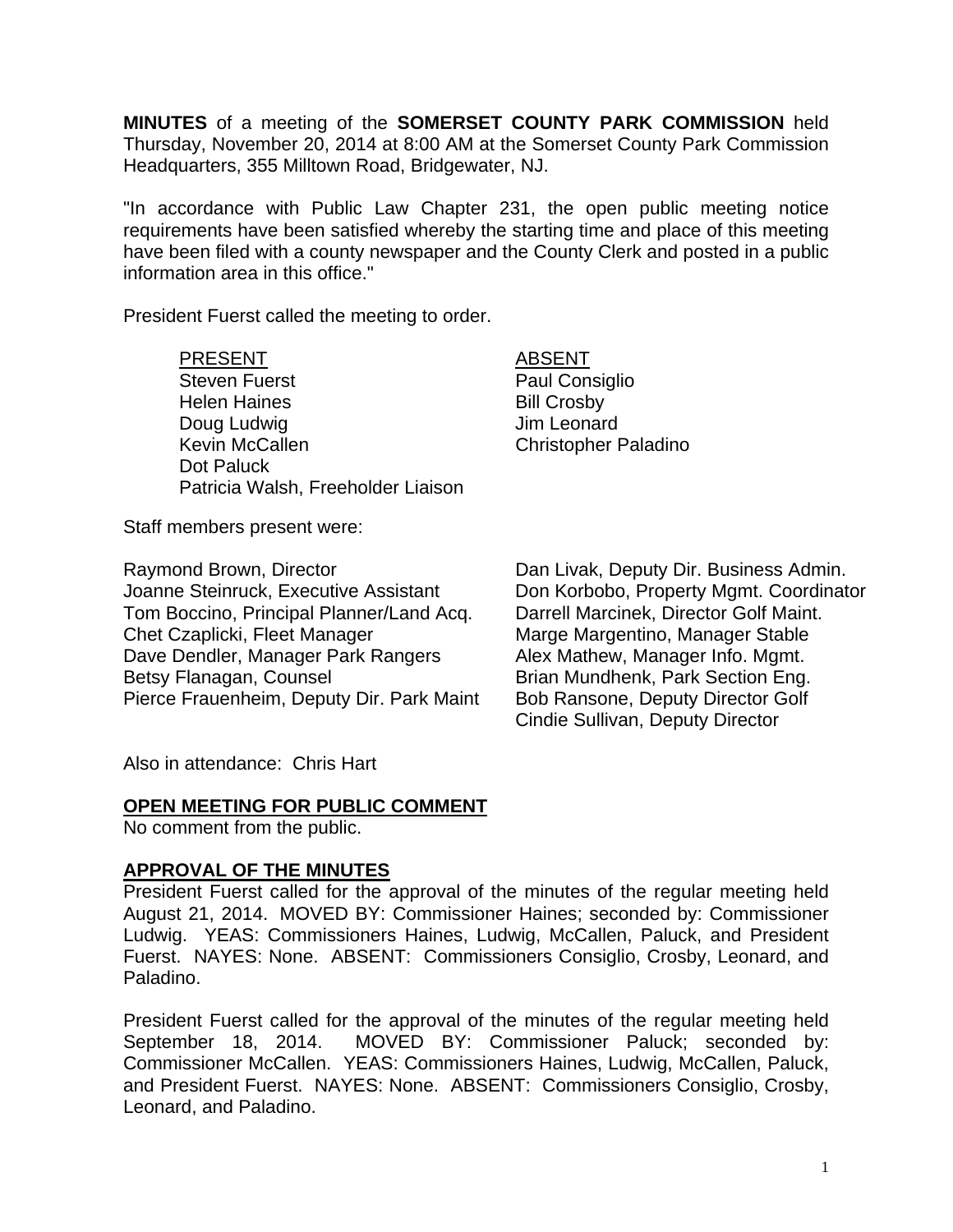President Fuerst called for the approval of the minutes of the last regular meeting held October 16, 2014. MOVED BY: Commissioner Paluck; seconded by: Commissioner McCallen. YEAS: Commissioners Haines, Ludwig, McCallen, Paluck, and President Fuerst. NAYES: None. ABSENT: Commissioners Consiglio, Crosby, Leonard, and Paladino.

# **APPROVAL OF BILLS FOR PAYMENT**

## **Resolution R14-078 – Payment of Claims**

Resolution authorizing payment of bills for \$935,029.31 comprising of check numbers 721-755, 952-966, 1077-1105, 759-810, 811-876, 880-951, 969-1022, and 1026- 1076. MOVED BY: Commissioner Paluck; seconded by: Commissioner McCallen. YEAS: Commissioners Haines, Ludwig, McCallen, Paluck, and President Fuerst. NAYES: None. ABSENT: Commissioners Consiglio, Crosby, Leonard, and Paladino.

#### **DIRECTOR'S REPORT**

Director Brown submitted a report for the month of October 2014.

#### **Resolution R14-079 – Appreciation of Don Korbobo**

Resolution thanks Don Korbobo for his years of service.

## **PRESENTATION**

Julie Venema, a Girl Scout Gold Award candidate, gave a presentation to the Commissioners regarding a walkway from Montgomery High School to Skillman Park. Julie would like to create a safe walkway across Route 601 to access Skillman Park. Ray Brown reported that Julie has met with the Park Commission staff and County Engineering to present this project. The County has made a commitment to support this project and move ahead. This would be phase one. Phase two would include a pedestrian bridge at the southerly end of the park. The portion that Julie is presenting can be done in-house. She has presented this project to the Board of Education to obtain their support. Many high school students use the park, including the high school cross country track team. Commissioner Paluck questioned Julie what part of the project is required of her to obtain the Gold Award? Julie responded that she needs 90 hours spent on the project. Commissioner Haines inquired about funding? Ray reported that the Park Commission will work with Julie on fundraising. Freeholder Walsh asked Julie if she has contacted Ridewise that they are a big advocate for safe streets. Ridewise would be a great resource as well. Ray asked the Commission if they would be willing to support Julie's project. Commissioner Ludwig asked if the project can be done in-house and Ray reported that much of it can. The Girl Scout Troop will also help. Doug commented that it would be a great project to access Skillman Park easily from Montgomery High School. President Fuerst congratulated Julie on her project.

## **Motion to Support the Skillman Park Trail Extension**

YEAS: Commissioners Haines, Ludwig, McCallen, Paluck, and President Fuerst. NAYES: None. ABSENT: Commissioners Consiglio, Crosby, Leonard, and Paladino.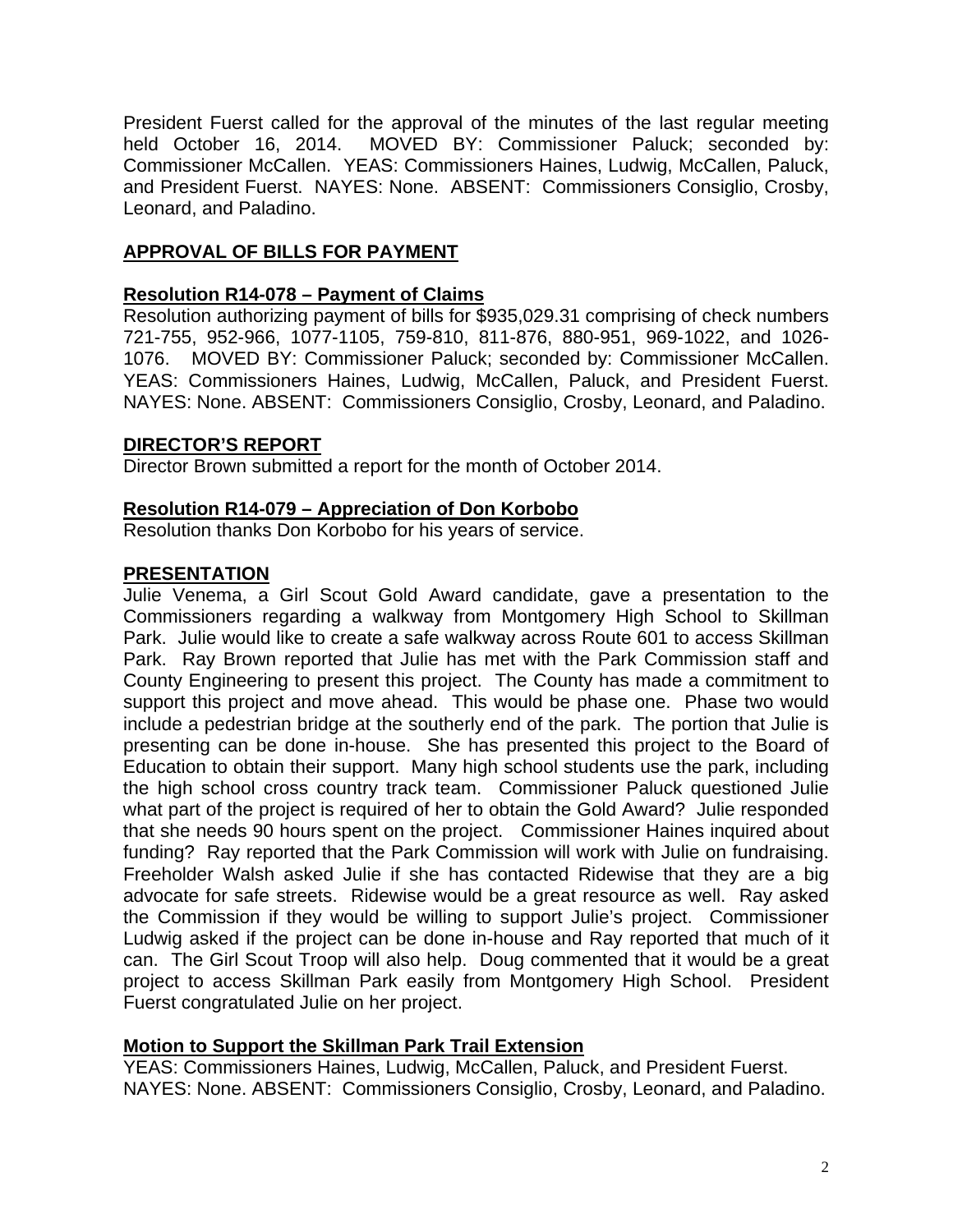# **COMMISSIONER CORRESPONDENCE**

- 1. Letter from Assemblyman Ciattarelli congratulating the Park Commission on the 10<sup>th</sup> Anniversary of Neshanic Valley Golf Course, as well as the course being environmentally friendly.
- 2. VILLEtv thanking the Park Commission for giving them the ability to film the Summer Concert Series. Special thanks to Cindie Sullivan and staff.
- 3. Letter from Township of Bridgewater regarding the 2014-2015 Deer Culling Program.
- 4. Printmaking Center of New Jersey check for rent for the next two years.
- 5. Letter from Somerset County Interscholastic Athletic Association (they used Torpey Athletic Complex for their soccer championship games) and thanked Karen Behr and Bob Disko and his staff for their assistance.
- 6. Letter from Jessie Havens thanking the Park Commission and staff for allowing the Millstone Valley Preservation Coalition and the Girl Scouts to plant daffodils along the lake at Colonial Park.

# **CONSENT AGENDA**

# **RESOLUTIONS**

The following resolutions were MOVED BY: Commissioner Haines; seconded by: Commissioner Paluck. YEAS: Commissioners Haines, Ludwig, McCallen, Paluck, and President Fuerst. NAYES: None. ABSENT: Commissioners Consiglio, Crosby, Leonard, and Paladino.

## **Resolution R14-080 – Transfer of Appropriations**

Resolution transfers appropriations for payments to December 31, 2014.

## **Resolution R14-081 – Renewing Membership in the Somerset County Joint Insurance Fund**

Resolution renews the membership from January 1, 2015 to December 31, 2018.

## **Resolution R14-082 – Award of Second Year of a Three-Year Competitive Contract for Equine Services**

Resolution awards a contract to Professional Farrier Services, Inc. for Farrier Services, Dr. James L. Smith for Equine Dental Services, and Running "S" Veterinary Services for Veterinary Services. The cost is not to exceed \$137,500.

#### **Resolution R14-083 – Award of County Contract for Purchase of a Toro Greensmaster 3320 Triplex Mower with Options**

Resolution awards a contract to Storr Tractor Co. for the purchase for the Golf Division. The cost is not to exceed \$37,838.

# **Resolution R14-084 – Award of County Contract for Purchase of a Toro Groundsmaster 7210 Rotary Mower**

Resolution awards a contract to Storr Tractor Co. for the purchase for the Maintenance Division. The cost is not to exceed \$20,106.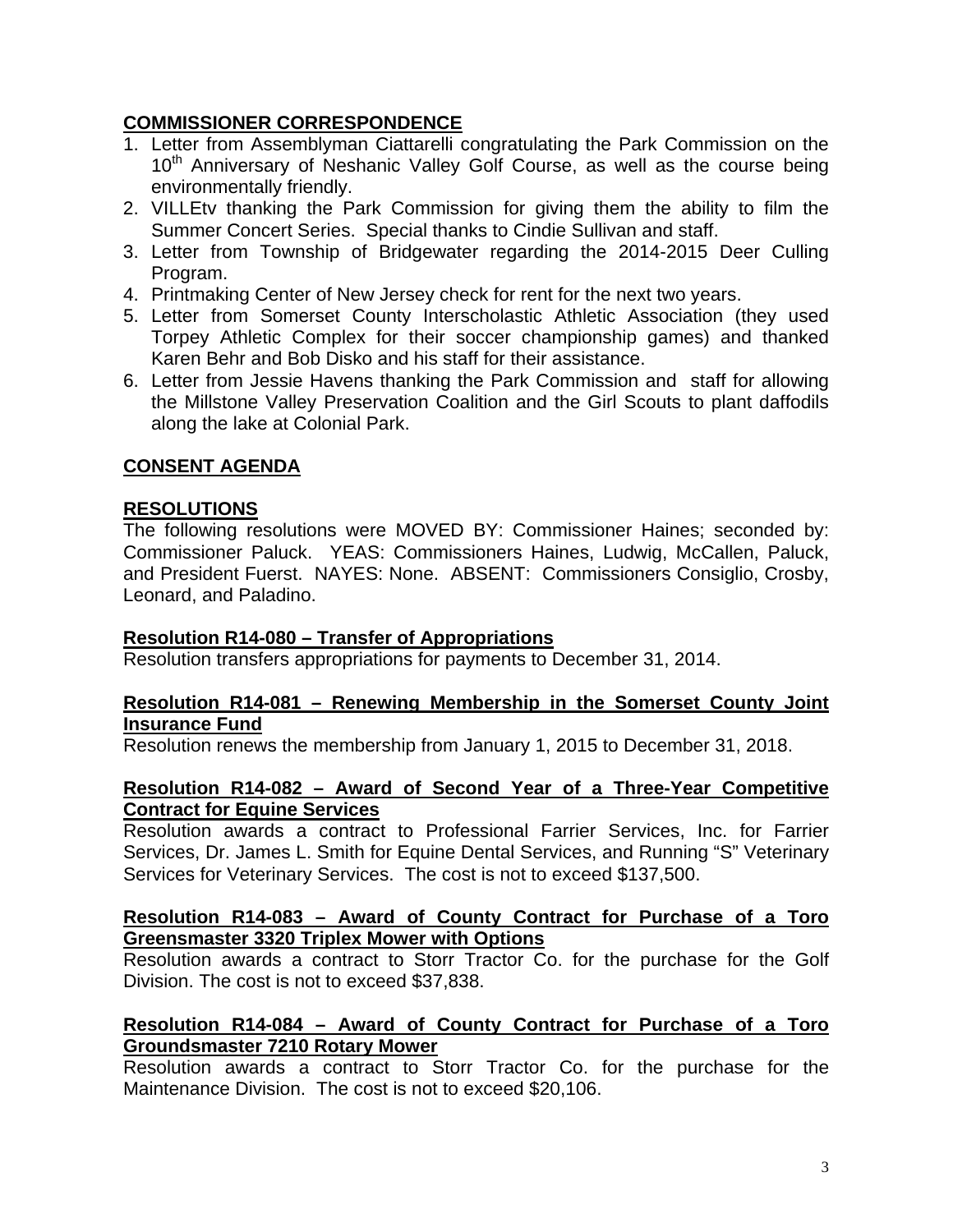#### **Resolution R14-085 – Award of Contract for the First Year of a Two-Year Contract with Two Possible One-Year Extensions for Testing and Monitoring of Fire Alarms and Security Systems**

Resolution awards a contract to Fire and Safety Technologies and the cost is not to exceed \$8,680.

## **Resolution R14-086 – Authorizing Morris County Contract for Purchase of a 2015 Ford F-350 Diesel Pickup Truck with One Non-Contract Option**

Resolution authorizes a contract with Route 23 Auto Mall, LLC. The cost is not to exceed \$38,645.

## **Resolution R14-087 – Authorizing Morris County Contract for Purchase of a 2015 Chevrolet Silverado 2500 HD Diesel Pickup Truck**

Resolution authorizes a contract with Route 46 Chevrolet. The cost is not to exceed \$26,520.45.

# **Resolution R14-088 – Authorizing State Contract for Purchase of a 2015 Ram 1500 4WD Crew Cab Tradesman with Options**

Resolution authorizes the purchase from Hertrich Fleet Services, Inc. The cost is not to exceed \$23,352.40.

# **Resolution R14-089 – Rescinding Resolution R14-077 for 2014 Fall and 2015 Spring Tree Planting**

Resolution rescinds resolution due to Louis Barbato Landscaping (contractor) withdrawing its bid due to inability to provide the size plant material in the bid specifications.

# **COMMITTEE REPORTS**

## **FINANCE/BUSINESS ADMINISTRATION**

President Fuerst submitted a report for the month of October 2014.

Dan Livak, Business Administrator, reported that work continues on the 2015 budget. Revenue is not good. The County has instituted a purchasing freeze that the Park Commission is also implementing. Only essential items can be purchased. President Fuerst asked what the discrepancy is and Dan reported the Park Commission must make more than \$900,000 in November and December to meet the revenue projection. Ray reported that staff has been adhering to the spending freeze and the weather has not been helpful.

## **HUMAN RESOURCES**

A report was submitted for the month of October 2014.

## **LEISURE SERVICES**

Commissioner Ludwig, Chair of the Committee, submitted a report for the month of October 2014.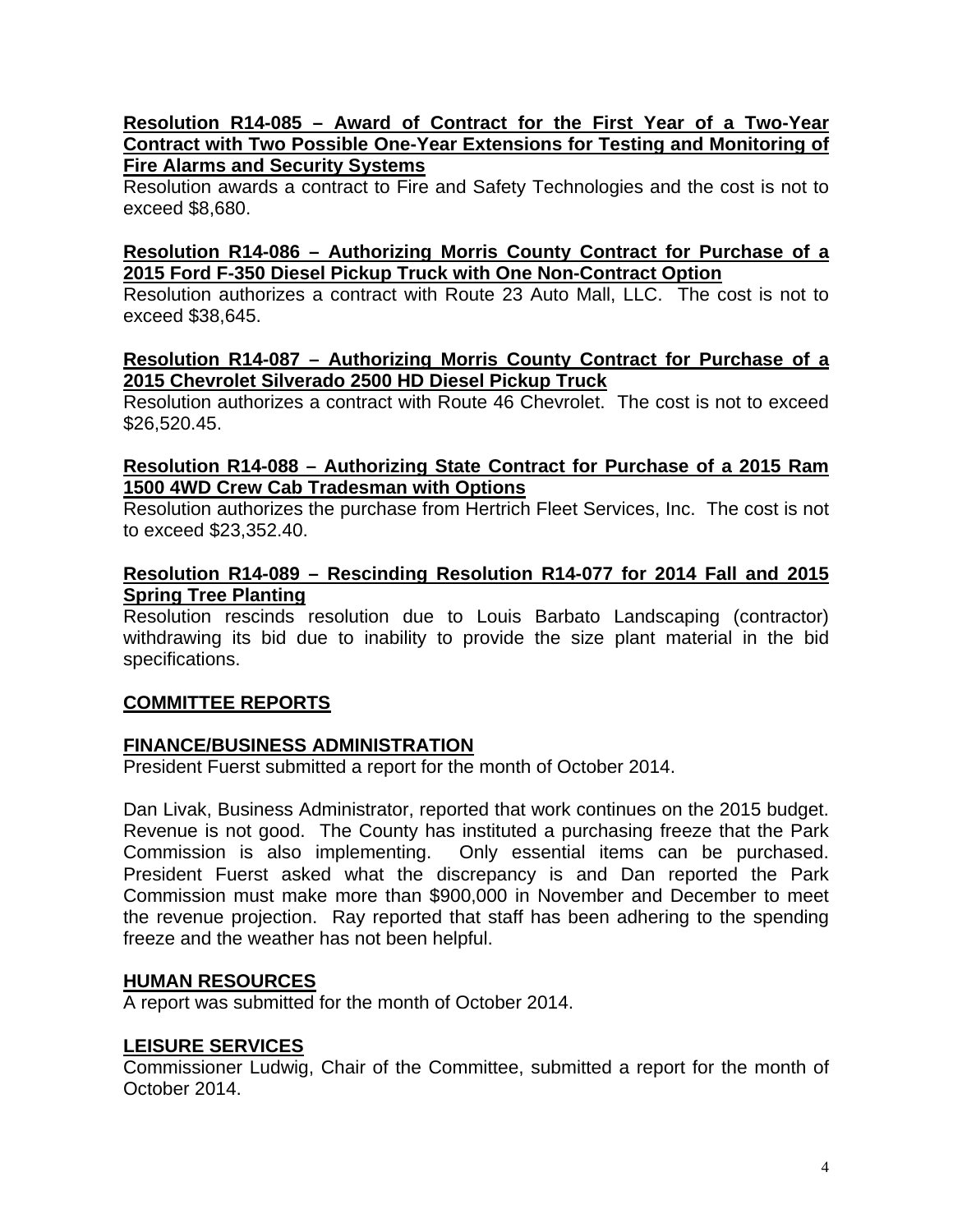Cindie Sullivan, Deputy Director reported that October was an extremely busy month for programming. The 1770's Festival had many people in attendance and on the same day the Stable hosted a Salute to Horse Power Classic Car and Motorcycle Show. There were many Halloween events as well. The Special Olympics bicycling was held at Skillman Park, Natirar hosted the second annual Essex Fox and Hound Horse Race and the Skylands Cross Country Race in which approximately 30 schools participated. The Stable hosted a Stuff the Turkey Hunter Pace where attendees were asked to bring food for the Food Bank. Freeholders Walsh and Palmer attended and had their photo taken with Cashew, the pony. Shawn McCrohan, Manager of the EEC, was invited to apply for a grant and received from 3M the amount of \$50,000 for a biomimicry project. The project entails the study on how nature does things and how can humans mimic it. The Park Foundation has matched the \$50,000 grant. The Stable will be hosting a Ribbon Cutting ceremony on December 7<sup>th</sup> thanking the Park Foundation for the gift of the barns and fencing.

Ray Brown reported that the Park Foundation has been able to donate to the Park Commission through events and programs. One of the ongoing programs is Buy A Brick. The Park Foundation would also like to formally develop a program for the sale of benches and trees. The Park Commission has been selling benches, but there has been no formal procedure. Cindie has created a draft of a brochure advertising the sale of the benches and trees. Cindie reported that most of her colleagues run a similar program but is overseen by a "Friends" or Foundation group. This would allow for a tax donation. Ray asked for approval to move ahead with this. Dan Livak reported that money is taken out of the Operating Budget to purchase the benches and when reimbursed the money must be deposited in the revenue account and not the Operating Budget. President Fuerst reported that this would make sense. The funds will go into an encumbered account and can be monitored. The Horticulture Department will work with staff on the placement of trees.

Acclimation was taken by the Commissioners to support the creation of the brochure and move the sale of the benches and trees to the Park Foundation. All Commissioners agreed.

#### **GOLF MANAGEMENT**

Commissioner Paluck, Chair of the Committee, submitted a report for the month of October 2014.

Bob Ransone, Deputy Director Golf Management reported that the maintenance staff is winterizing the golf courses. Warrenbrook Golf Course is closed for the season, Quail Brook will close on November 30, and Green Knoll will close on December 31. On November 22 the Learning Center will be hosting a Callaway Demo day. On black Friday and Thanksgiving weekend, gift cards can be purchased with an additional 20 percent on the card. The maximum amount on the gift card is \$500. Gift Cards can be purchased on line with an additional ten percent on the card. Last year the gift cards made \$80,000 in revenue. Green Knoll Pro Shop will be the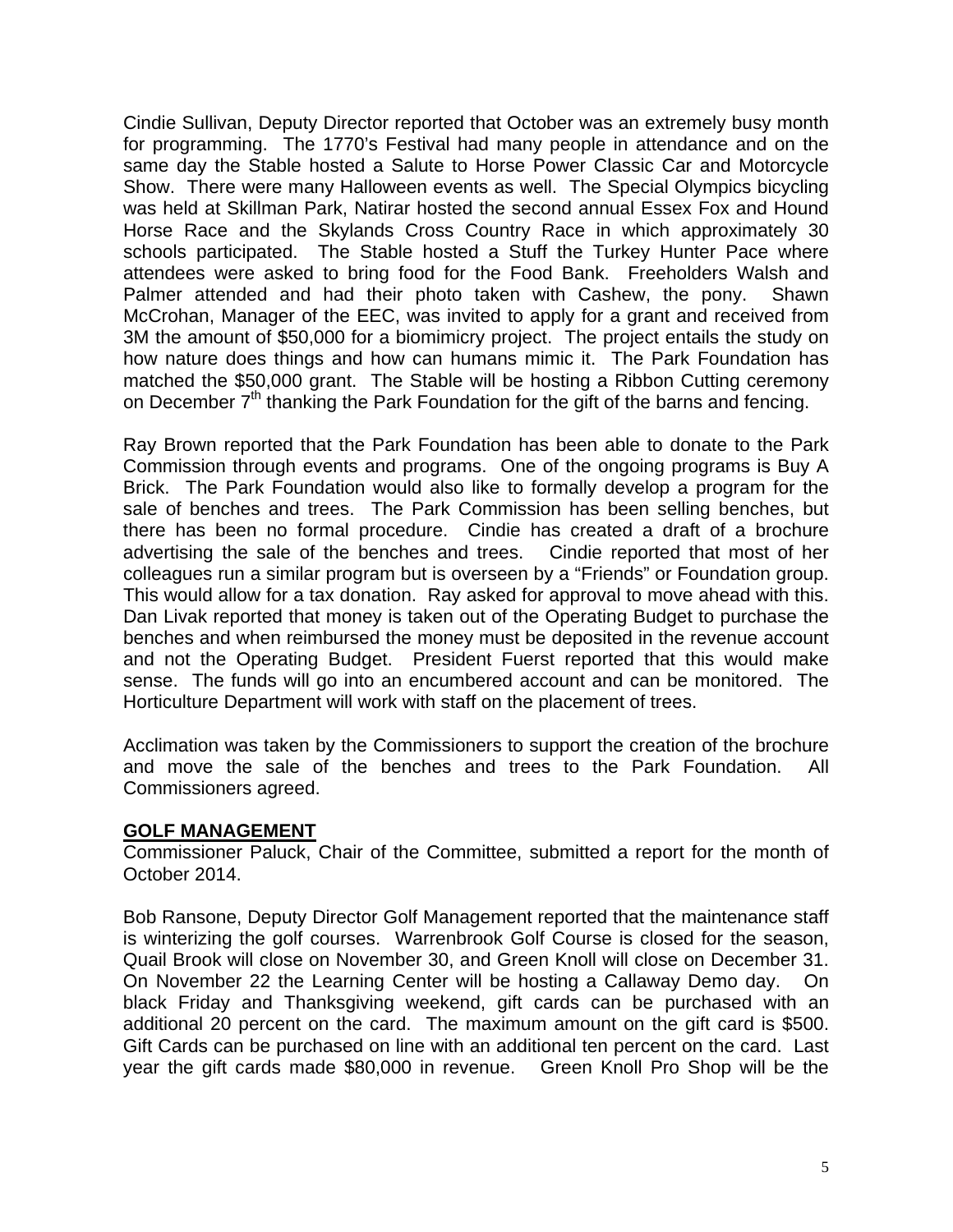"Holiday Golf Store" and stocked with merchandise from all five golf courses at discounted prices.

#### **INFORMATION MANAGEMENT**

Commissioner McCallen, Chair of the Committee, submitted a report for the month of October 2014.

Alex Mathew, Manager, Information Management reported that the new data circuits have been completed at all locations. Verizon is in the process of cancelling all old circuits. The project will be completed by the end of December. Alex thanked everyone for their support during this project.

## **VISITOR SERVICES**

A report was submitted for the month of October 2014.

Dave Dendler, Manager, Park Rangers reported that at this time of the year staff is busy with CPR and first aid training.

#### **PROPERTY MANAGEMENT**

A report was submitted for the month of October 2014.

Don Korbobo, Property Management Coordinator thanked the Commissioners for the resolution. Don has been cleaning out his office and found the 1983 Strategic Business Plan meeting minutes. A fairly large group of Park Commission employees met back then and developed the Mission Statement that was eventually adopted by the Park Commission. It is Don's opinion that the Park Commission and staff have lived up to that Statement. Don is proud to have worked for the Park Commission. President Fuerst thanked Don for his years of service.

## **PLANNING AND LAND ACQUISITION**

Commissioner Haines, Chair of the Committee, submitted a report for the month of October 2014.

Tom Boccino, Parks Section Principal Planner, Land Acquisition reported that he has submitted for a grant to New Jersey Department of Transportation for the next segment of the Raritan River Greenway Bikeway. That segment is a small part but an important link that connects downtown Raritan to the Peters Brook Greenway and Torpey Athletic Complex. The design for the half mile segment of the bikeway from South Bridge Street to Orlando Drive is ongoing.

## **CAPITAL FACILIITES – CONSTRUCTION and ENGINEERING**

A report was submitted for the month of October 2014.

Brian Mundhenk, Park Section Engineer reported that construction projects are moving along. The lights for the North Branch field and basketball court have been delivered, as well as the lights for Green Knoll Tennis courts. The Skillman trail is